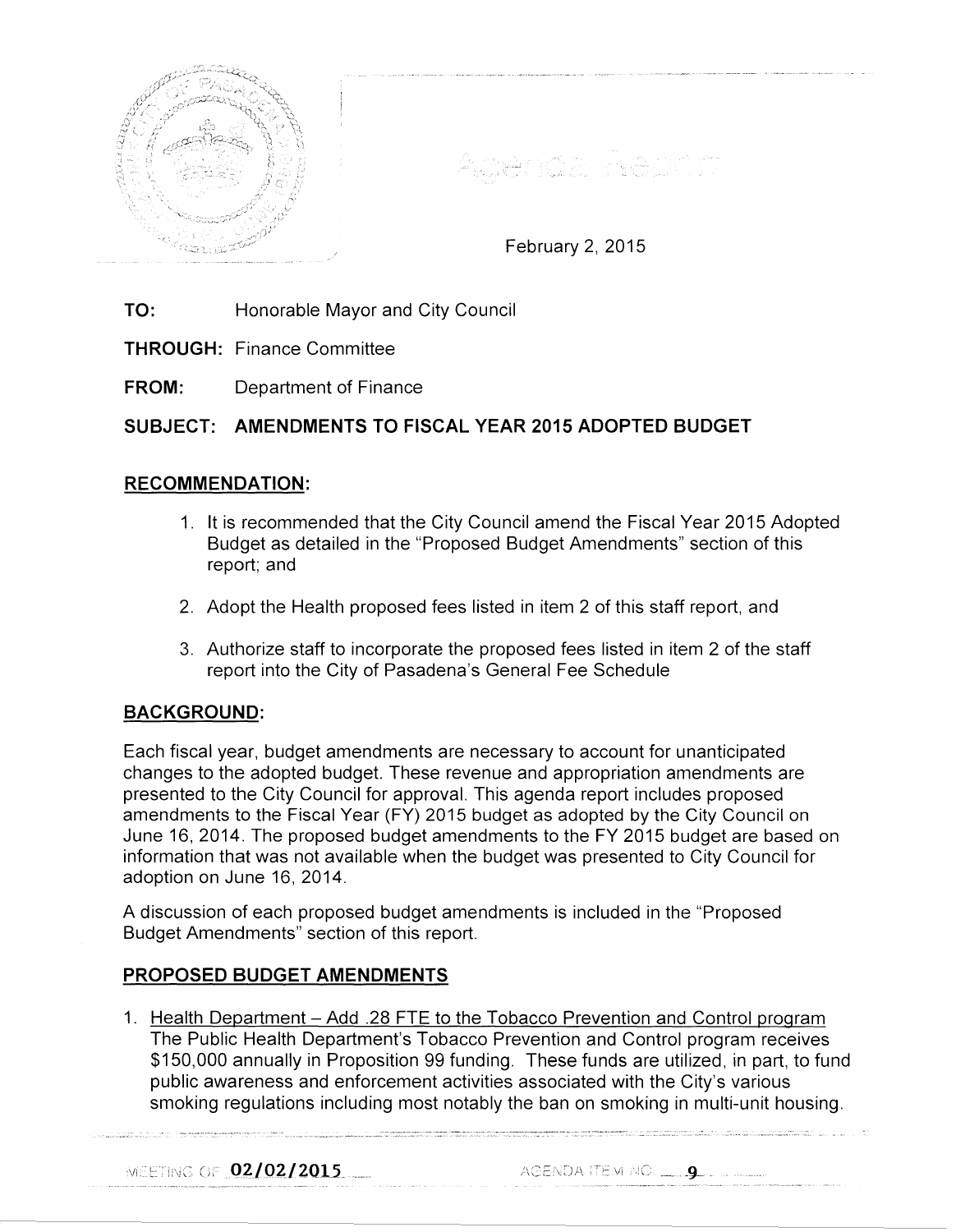However, while the staff is in place, recent analysis has indicated that the budget does not accurately reflect the total number of FTEs assigned to the program.

With the acceptance of a \$500,000 grant from the Centers of Disease Control, the City Council on January 12th, approved the addition of 1.22 FTEs (.72 Program Coordinator I and .50 Staff Assistant) to the Tobacco Prevention and Control Program. The addition of .28 FTE (Program Coordinator I) would resolve the issue of the budget not reflecting the correct staffing and enable the Department to recruit for one, full-time Program Coordinator I who would split their time charging to the two grant funds. The proposed action only affects the number of budgeted FTEs and does not impact overall appropriations.

#### 2. Health Department Fund (203)

The Public Health Department currently provides various immunizations available to the public on a fee for service basis. This activity is entrepreneurial in nature and not subject to the cost of service requirements set forth in Section 1.08.070 of the Pasadena Municipal Code, which states that for fees established by resolution of the Council, the amount of such fee shall not exceed the cost incurred by the City in providing the service. Nevertheless, for ease of use, these fees have traditionally been listed in the City's General Fee Schedule.

The Department recommends the City Council approve the following adjustments to the General Fee Schedule which are in-line with a recent survey of other area providers. It is estimated that this action will generate approximately \$16,000 through the end of the current fiscal year which will be recognized in the applicable Public Health Department revenue accounts.

| Fee # | <b>Description</b>                                                                 | <b>FY</b><br>2015<br>Fee | <b>Proposed</b><br>FY 2015<br><b>Fee</b> |
|-------|------------------------------------------------------------------------------------|--------------------------|------------------------------------------|
| 688   | DPT, Polio, MMR, HepB, HIB, Pneumococcal, HAV, Flu,<br><b>Combination Vaccines</b> | \$17.00                  | \$26.00                                  |
| 689   | Vaccine Record Replacement                                                         | \$10.00                  | \$20.00                                  |
| 691   | Pneumonia                                                                          | \$36.00                  | \$73.00                                  |
| 695   | Yellow Fever (Includes Official Validation)                                        | \$122.00                 | \$131.00                                 |
| 700   | Diptheria-Tetanus                                                                  | \$48.00                  | \$58.00                                  |
| 702   | Hepatitis A (inj.each, 2 in series)                                                | \$71.00                  | \$91.00                                  |
| 704   | Hepatitis B (inj. Each, 3 in series)                                               | \$55.00                  | \$73.00                                  |
| 718   | Japanese Encephalitis Vaccine (2 doses)                                            | \$455.00                 | \$520.00                                 |
| 720   | Cervarix (HPV vaccine)                                                             | \$156.00                 | \$166.00                                 |
| 721   | Zostavax Vaccine                                                                   | \$193.00                 | \$223.00                                 |
| 722   | <b>Twinrix Vaccine</b>                                                             | \$100.00                 | \$128.00                                 |
| 726   | Rabies Pre-Exposure                                                                | \$240.00                 | \$276.00                                 |
| 729   | Mantoux Skin Test                                                                  | \$15.00                  | \$20.00                                  |
| 730   | Record Replacement                                                                 | \$10.00                  | \$20.00                                  |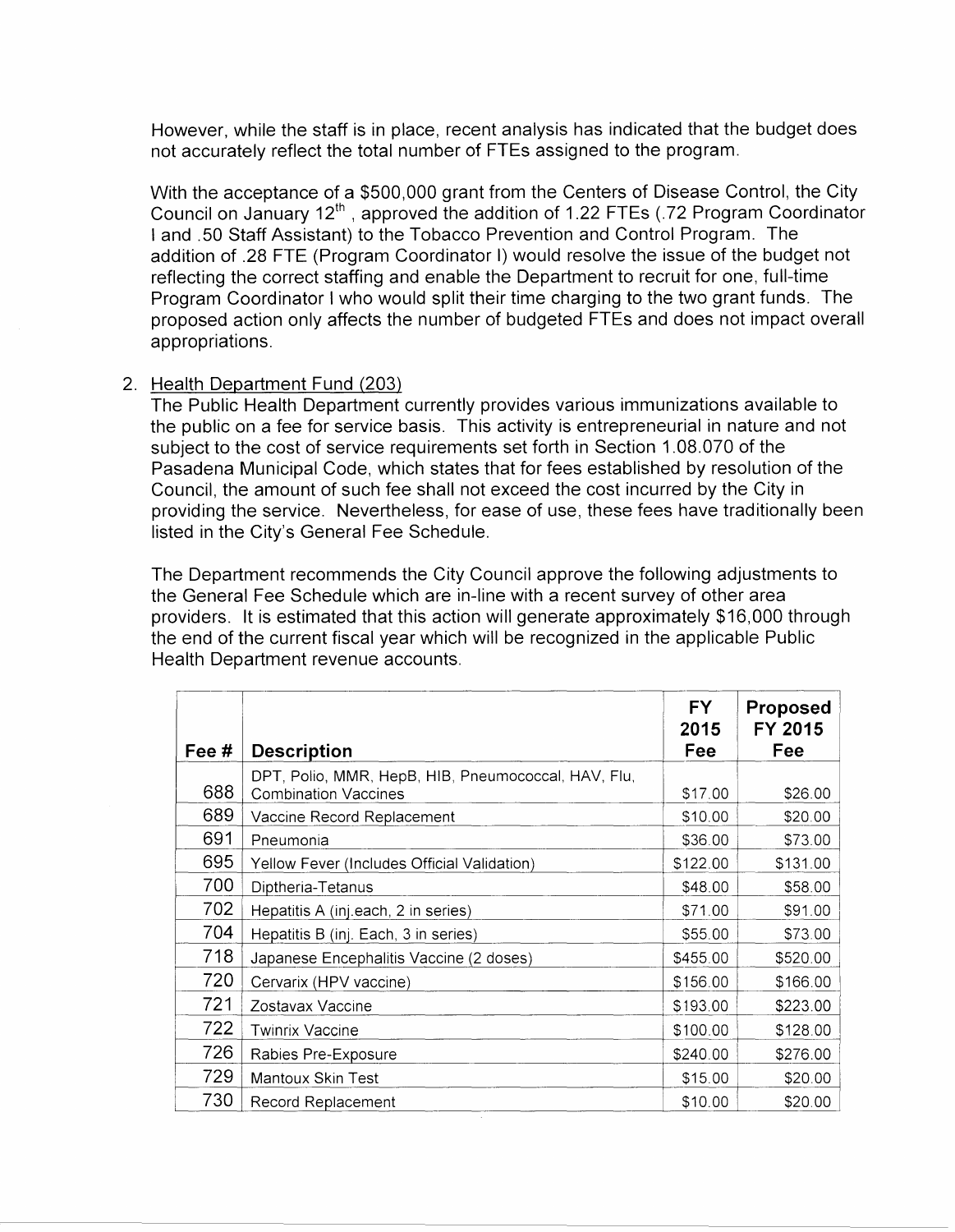- 3. Public Works Department Fund (101) Convert vacant FTEs to support Accountability Work Plan - no appropriation required As presented to the City Council on January 5, 2015, as part of the Department of Public Works Accountability Work Plan and in response to the recommendations contained in the KPMG audit, the Department of Public Works seeks to convert two existing, vacant positions in the Engineering Division to a Management Analyst II position and to an Associate Engineer position. These two positions will allow for better oversight, review and management of the undergrounding program and all fiscal matters in the Department of Public Works.
	- a) Convert 1.0 vacant Engineering Aide position (PCN 1276) in the Engineering Division (budget account 301-762313) to a Management Analyst II position and transfer position to the Finance and Management Services (FMS) Division (budget account 101-768000). As reflected in the Department of Public Works Accountability Plan, this position will be used to review and monitor purchasing transactions, revenue and expenses from all operating budget accounts and CIP projects, and fund performance. The conversion of this position will also allow FMS to assume responsibility for tracking all Department of Public Works awarded grants to ensure funding and schedule compliance. Including benefits, the cost of the Management Analyst II position totals \$108,582. For the remainder of FY 2015 the position will be funded from salary savings in the FMS Division.
	- b) Convert 1.0 vacant Management Analyst IV (PCN 5016) position in the Engineering Division (budget accounts 101-762300 and 101762600) to 1.0 Associate Engineer position. As reflected in the Department of Public Works Accountability Plan, this position will manage the day-to-day operation of the Underground Utility Program and AT&T U-Verse project under the supervision of the Acting Street Light and Traffic Signal Work Group Principal Engineer and management of the City Engineer. In addition, the position will develop plans, maps, specifications and other contract documents for streets, street lights and traffic signal engineering projects. Including benefits, the cost of the Associate Engineer position totals \$151,434. For the remainder of FY 2015 the position will be funded from salary savings in the Engineering Division.

The department has salary savings that will be used to fund the two positions for the remainder of this fiscal year. Full funding for the positions will be included in the department's FY 2016 operating budget submission.

- 4. Housing and Career Services Department Fund (619) Appropriate \$74,999 from fund balance for professional services Appropriate \$74,999 from the available lnclusionary Fund (619) balance for professional services contract to conduct an affordable housing nexus fee study (8115-619-684130).
- 5. Housing Fund (237) -Appropriate \$29,960 from fund balance for professional services Appropriate \$29,960 from the available Housing Successor Fund (237) balance for professional services contract to analyze the financial restructuring proposal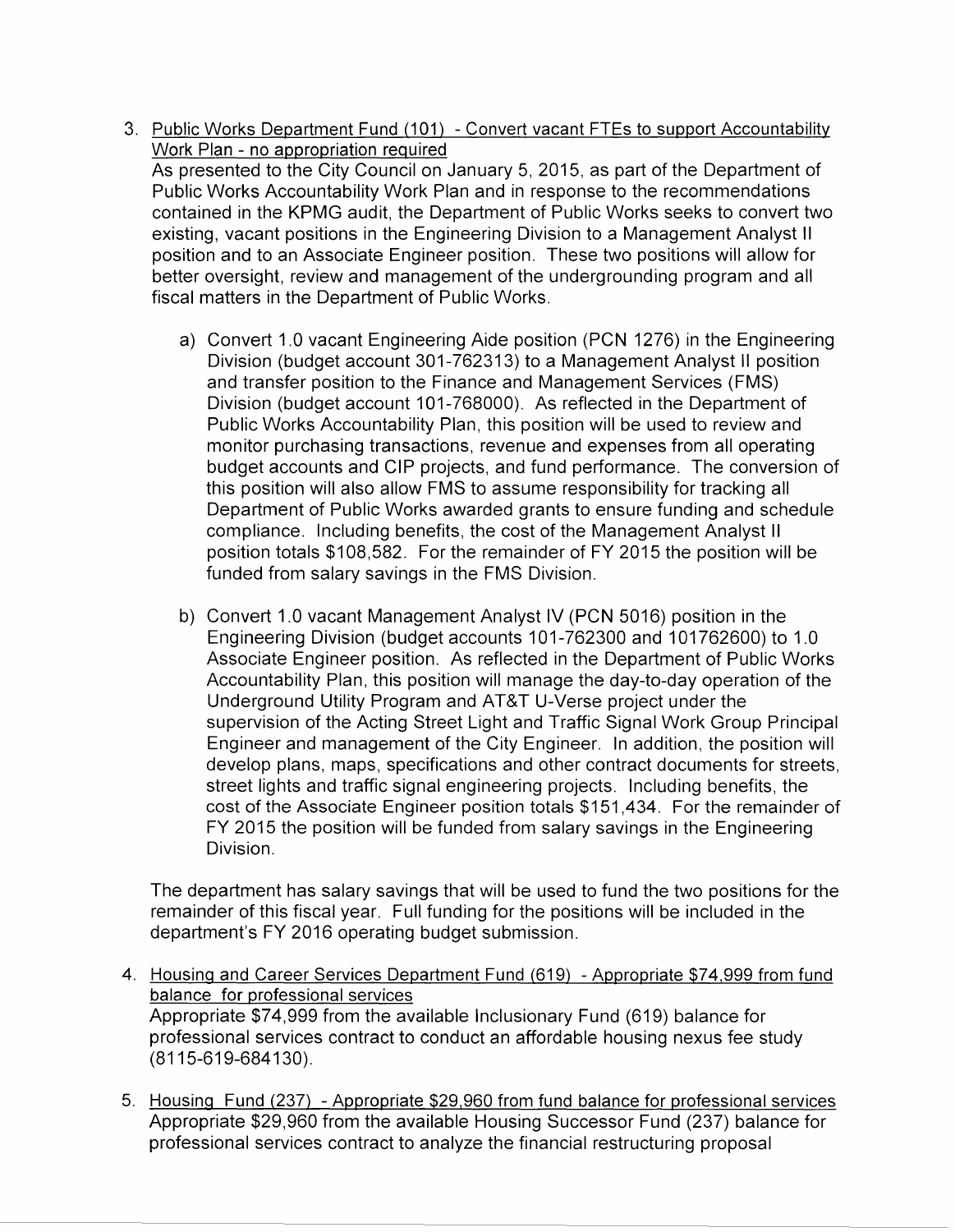submitted by Retirement Housing Foundation for the Concord Senior Housing project (8115-237 -684130)

- 6. Housing Fund (220) -Appropriate \$110,519 to hire MASH trainee and recognize additional grant revenue in the same amount Recognize new, one-time administrative revenue from HUD in the amount of \$110,519 into the Section 8 Rental Assistance Fund (220) (6231-220-684120) and appropriate said amount as follows: a) \$76,400 to support various administrative tasks in the Housing and Career Services Department's Rental Assistance Program (8018-220-684120); and b) \$34,119 to hire a MASH part-time cross-trainee to assist with Program-related administrative tasks (8114-220-684120). In December 2014 Pasadena's Public Housing Agency (PHA) was informed by HUD that after conducting an analysis of total administrative fees earned compared to the amount of administrative fees that HUD had previously obligated to our PHA, there was a resulting shortfall in the amount of \$110,519. Accordingly, HUD has increased the total administrative fees obligated to the PHA by the amount of the shortfall.
- 7. Water Fund (402) Appropriate \$120,000 from fund balance for Water Conservation programs cost

Appropriate \$120,000 from available Water Operating Fund (402) balance to account 8176-402-831400-0817 to provide funding for additional cost of Water Conservation programs. With the California drought, the Pasadena community has been extremely receptive to conservation campaigns and nearly all of the money budgeted for Water Conservation rebates programs for FY 2015 has been spent. The Department requests an additional \$120,000 to continue to offer Water Conservation programs for the remainder of this fiscal year. To date, PWP has spent \$213,000 on rebates including parkway turf removal, high efficiency clothes washers, high efficiency toilets, smart irrigation controllers, high efficiency urinals, etc. The Department anticipates an additional \$120,000 (\$35,000 for Parkway Retrofit and \$85,000 for all other water conservation rebates) is needed to keep these programs available to the community for the remainder of the fiscal year.

8. Planning and Community Development Department (310) – Recognize and appropriate \$80,000 for the Civic Center Public Art project

Recognize \$80,000 from the PCOC Convention Center Public Art funds (7029-310-442000-98126) and appropriate to the Capital Public Art Fund (8114-310-442000-98126) for the Civic Center Capital Public Art project. Funding for this project includes a \$100,000 National Endowment for the Arts (NEA) Our Town grant that was received in July of 2014. This grant requires a minimum \$100,000 match, which will be realized through \$80,000 in Capital Public Art Funds (hard match) with the remainder to be allocated from existing budget appropriations for personnel costs associated with project management (soft match). Additional contributions to the total \$255,500 Civic Center Capital Public Art project budget will be met by the identified community partner for this grant, Side Street Projects.

The Civic Center Capital Public Art project is being developed as a series of temporary public artworks related to public engagement in civic life. Permanent public artwork for the Civic Center area will be implemented under Policy 6 of the City's Public Art Master Plan. The Plan's Implementation Strategies include